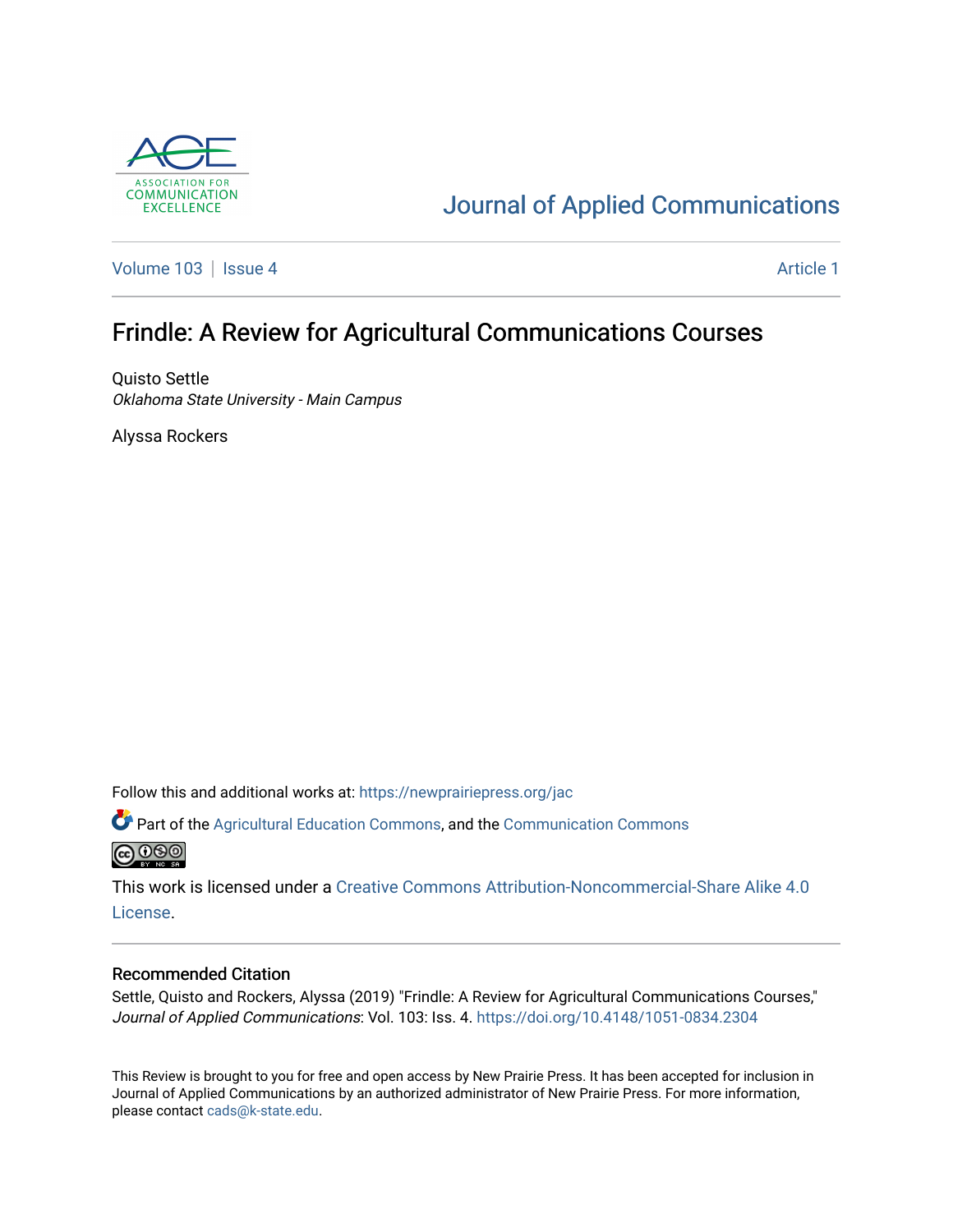## Frindle: A Review for Agricultural Communications Courses

### Abstract

Review of Frindle.

### Keywords

Book review, social construct, diffusion of innovation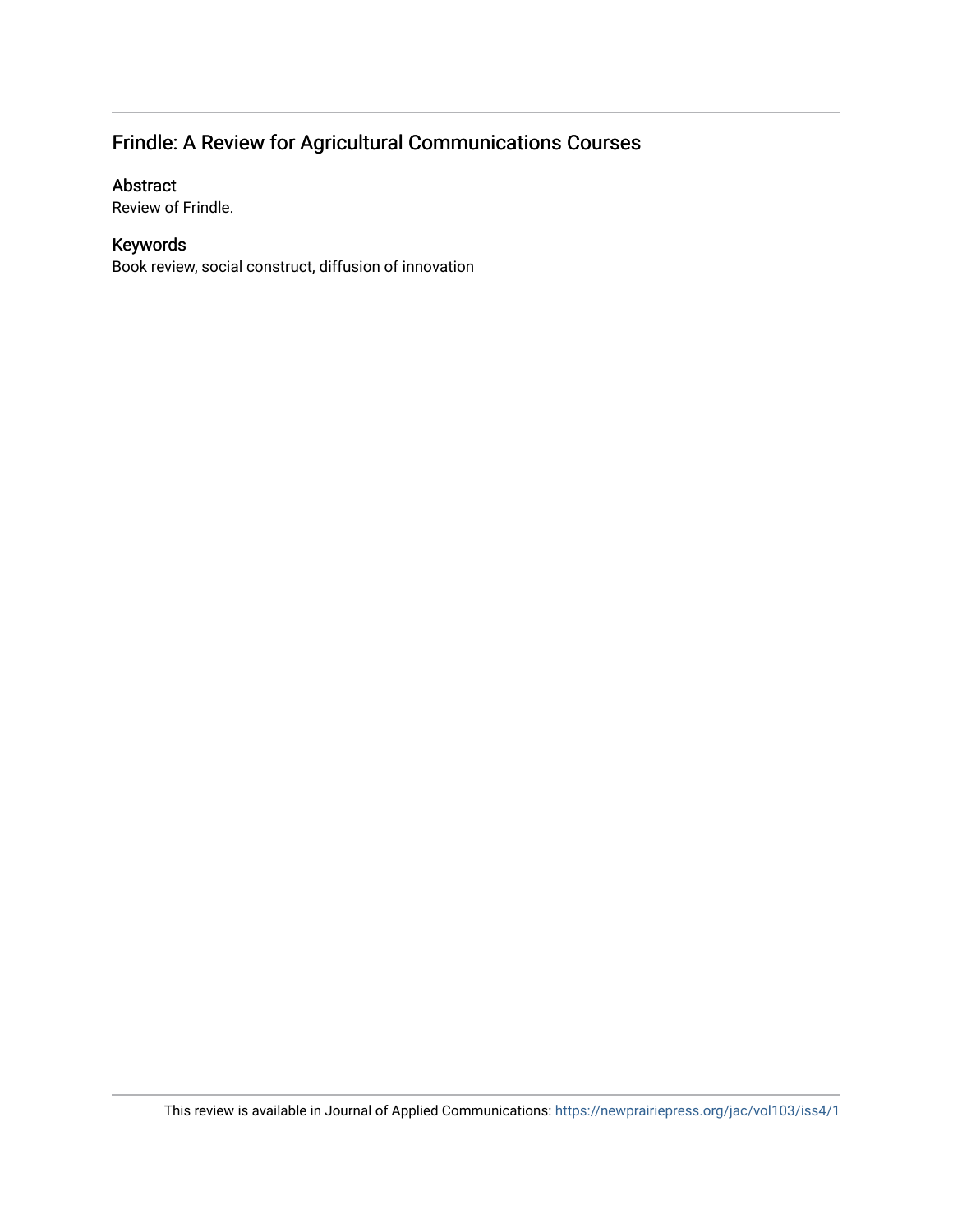Clements, A. (1996). *Frindle*. New York, NY: Simon & Schuster Books for Young Readers. ISBN-13: 978-0689818769

*Frindle* is a book targeting 8-to-12-year-olds about a kid who makes up a word and causes a ruckus in the process. This children's book could be useful for explaining high-level concepts in graduate education.

The book follows Nicholas Allen who likes to play harmless pranks before running into a no-nonsense language arts teacher who adores the dictionary, especially its rules and structure. After learning in class that words are given meaning because people collectively decide they have meaning, Nicholas gets his classmates to start referring to pens as frindles as a prank on the teacher. The word begins to take on a life of its own, spreading across the school, pitting the teacher against students in a disagreement over the use of this new word. Eventually the frindles become a bit of a phenomenon, spreading beyond the school, culminating in a trademarked term that leads to royalties from product sales.

Despite being a children's book, there are two concepts related to graduate education in agricultural communications. The first is that language is a social construct. The social construct concept is applicable for communication theory and research methods courses for explaining that meaning is not always inherent; meaning can be something that groups of people are knowingly and unknowingly co-creating (West & Turner, 2018). For research methods courses in particular, this idea of social construction can help provide contrast between the positivism's objective realities (e.g., it is a pen because it has certain qualities inherent to pens) and interpretivism's socially construction and multiple realities (e.g., it is a frindle because we decided as a group to rename it).

The second is the idea of social contagions, which are ideas or behaviors that spread from person to person like a virus would (Marsden, 1998). Social contagions have a clear application in the planned change courses that are commonly required for agricultural communications students across the country. In the book, you can watch as the idea starts with one kid who then convinces others to join him. More kids begin using the term before the social contagion spreads to people the kids have never met. And of course, there are people who oppose the change to give an example of people impeding change. The book documents the spread of an innovation before it culminates in the word frindle finding its way into the dictionary (sorry for the spoiler), as many new words and slang words in society do.

While the book does not present concepts that would be new to graduate programs in agricultural communications, such as discussion of positivism and interpretivism in West and Turner's (2018) communication theory book, the ideas are presented in an accessible manner and could provide a unique avenue to start discussions. In terms of Vygotsky's concept of the zone of proximal development, *Frindle* could allow students to engage with the concepts at a level that requires less instructor guidance before introducing students to higher-level resources, such as Rogers (2003) to address diffusion of innovations, that require more instructor guidance to utilize (Allal & Ducrey, 2000). And because the book has been out for more than 20 years, many students may have already read the book, allowing them to see something old in a new light. That childhood familiarity is what led to the book being reviewed for this purpose in the first place.

A caveat is that as a children's book, it is possible students in graduate courses may feel that the book is beneath them, but that is a risk of any activity or assignment that could be described as fun instead of serious. This book can be a fun experience, but it should lead to a serious conversation in the classroom to show its utility.